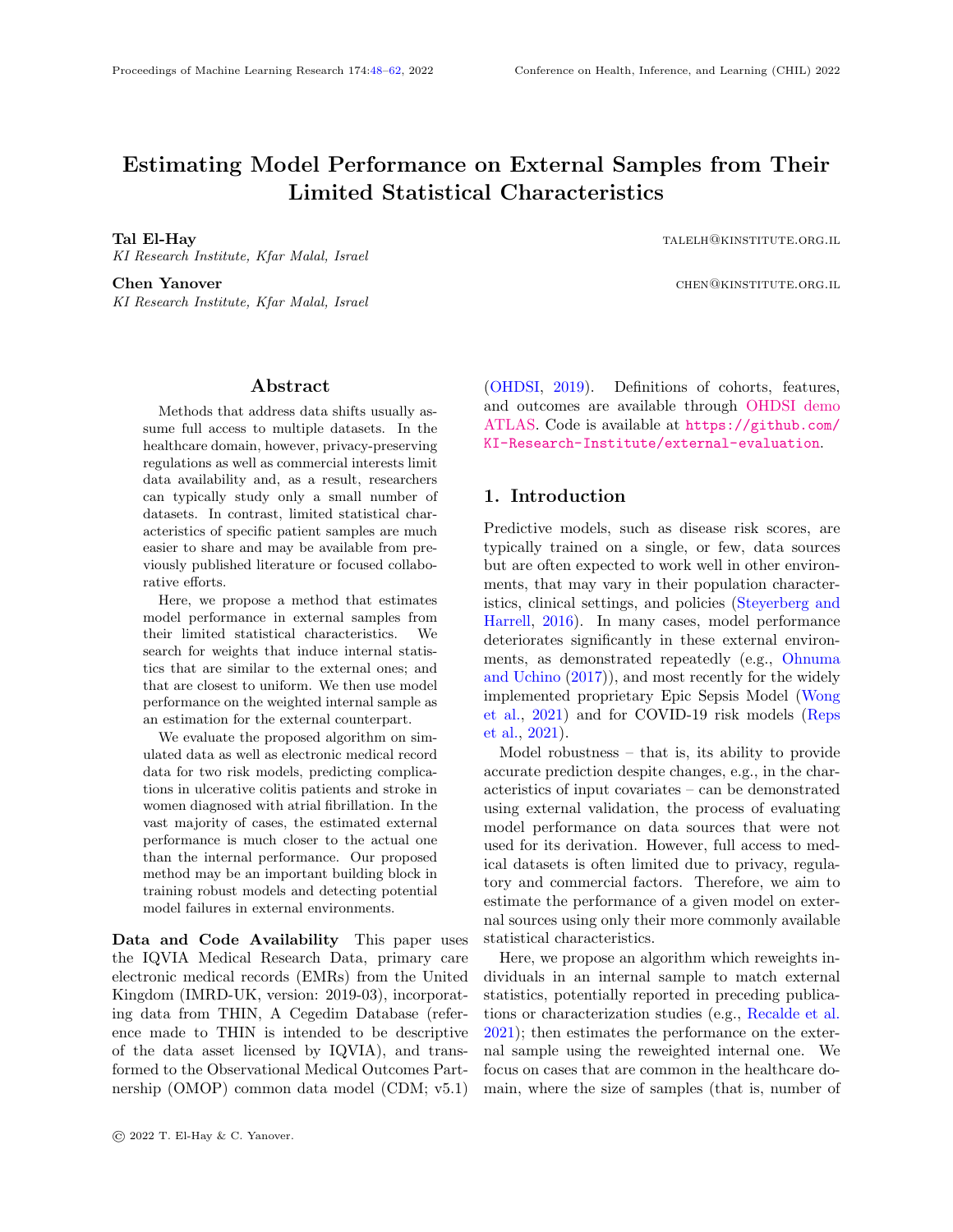individuals) is much larger than the number of features. In such cases, infinite number of weight sets may recapitulate the external statistics, therefore the proposed algorithms searches for weights with a minimal divergence from a uniform distribution.

We first study the strengths and limitations of our suggested approach using simulated data; then split a sample from a primary care dataset into "internal" versus "external" subsets based on demographic information, and validate the approach using a prediction model for 3-year risk of complications in ulcerative colitis patients; and, finally, use the entire primary care data to estimate the performance of three stroke risk scores in seven external resources and compare it to the actual performance, as reported in a recent study [\(Reps et al.,](#page-11-4) [2020\)](#page-11-4).

### 2. Related Work

The task of evaluating model performance in external samples, often with (at least some) data shift [\(Fin](#page-10-0)[layson et al.,](#page-10-0) [2021\)](#page-10-0), is tightly coupled with that of training robust models, as evaluation is a necessary step in model selection and optimization.

One line of work handling data shifts adopts ideas from causal inference. Specifically, causal models [\(Bareinboim and Pearl,](#page-9-0) [2016\)](#page-9-0) can distinguish invariant relations between risk factors (e.g., biological or physiological) and outcomes from context- or environment-dependent mechanisms [\(Subbaswamy](#page-12-2) [et al.,](#page-12-2) [2019\)](#page-12-2). [Subbaswamy et al.](#page-12-3) [\(2021\)](#page-12-3) developed a method for analyzing model robustness (or stability) that, given a model, a set of distribution-fixed (immutable) variables and a set of distribution-varying (mutable) variables, identifies the sub-population with the worst average loss; thus, enabling evaluation of model safety, with no external information.

Sample reweighting is commonly applied to adjust for confounders, either measured [\(Hainmueller,](#page-10-1) [2012\)](#page-10-1) or unmeasured [\(Streeter et al.,](#page-12-4) [2017\)](#page-12-4), and to account for selection bias [\(Kalton and Flores-Cervantes,](#page-11-5) [2003\)](#page-11-5), typically leveraging fully-accessible samples. Methodologically, the optimization problem we derive is similar to that studied for entropy balancing [\(Hainmueller,](#page-10-1) [2012\)](#page-10-1), which attempts to reweight a sample (e.g., control group) so its prespecified set of moments exactly match that of another sample (e.g., treatment group), while maximizing the weight entropy (that is, keeping weights as close as possible to uniform). We note, however, that we explore a different use-case and, consequently, optimize over

moments of an otherwise inaccessible sample (rather than samples from an accessible data source).

# 3. Estimation Algorithm

The goal of the proposed method is to estimate the performance of a prediction model, e.g., risk score, on an external sample, given some of its statistical properties, and using an internal, fully-accessible data. Briefly, we reweight an internal sample to obtain the external statistics, then compute model performance on the weighted sample as an estimate of the external performance.

#### 3.1. Problem Formulation

Let  $x_i$  and  $y_i$  denote an observation (or feature) vector and a binary outcome[†](#page-1-0) , respectively, for an individual i. Suppose we have access to observations for  $n_{\text{int}}$  individuals in an *internal* sample:

$$
\mathcal{D}_{\rm int} = \{\boldsymbol{x}_i, y_i\}_{i=1}^{n_{\rm int}};
$$

and summary statistics for an external sample (with  $n_{\text{ext}}$  individuals):

$$
\mu = \frac{1}{n_{\text{ext}}} \sum_{(\boldsymbol{x}_i, y_i) \in \mathcal{D}_{\text{ext}}} \phi(\boldsymbol{x}_i, y_i),
$$

where  $\phi(x_i, y_i)$  is a set of transformations on individual-level observations. For example:

$$
\boldsymbol{\phi}(\boldsymbol{x}_i, y_i) = \{\boldsymbol{x}_i \cdot y_i, \boldsymbol{x}_i \cdot (1 - y_i), y_i\}
$$

allows computation of features mean in subsets of individuals with and without the outcome (as often reported in a study's Table 1).

We aim at estimating the performance of a model m on the external sample  $\mathcal{D}_{ext}$ , using  $\mu$  and observations from  $\mathcal{D}_{\text{int}}$ . To this end, we search for weights  $\mathbf{w} \in [0,1]^{n_{\text{int}}}, \sum_i w_i = 1$ , such that the statistical properties of the weighted sample  $\{x_i, y_i, w_i\}_{i=1}^{n_{\text{int}}}$  approximate these of the external one. Let  $W(\mu, Z)$ denote the space of such weight sets:

<span id="page-1-1"></span>
$$
\mathcal{W}(\boldsymbol{\mu}, \boldsymbol{Z}) = \left\{ \boldsymbol{w} \in \mathbb{R}^n : \boldsymbol{Z}^\top \boldsymbol{w} = \boldsymbol{\mu}, \ \sum w_i = 1, \right. \\ w_i \geq 0, \ i = 1, \dots, n_{\text{int}} \right\}
$$

<span id="page-1-0"></span><sup>†</sup>. We focus here on binary outcomes, as these are commonly used – and reported – in healthcare applications; it is possible to extend the proposed approach to continuous outcomes, using an appropriate performance measure and statistical characteristics.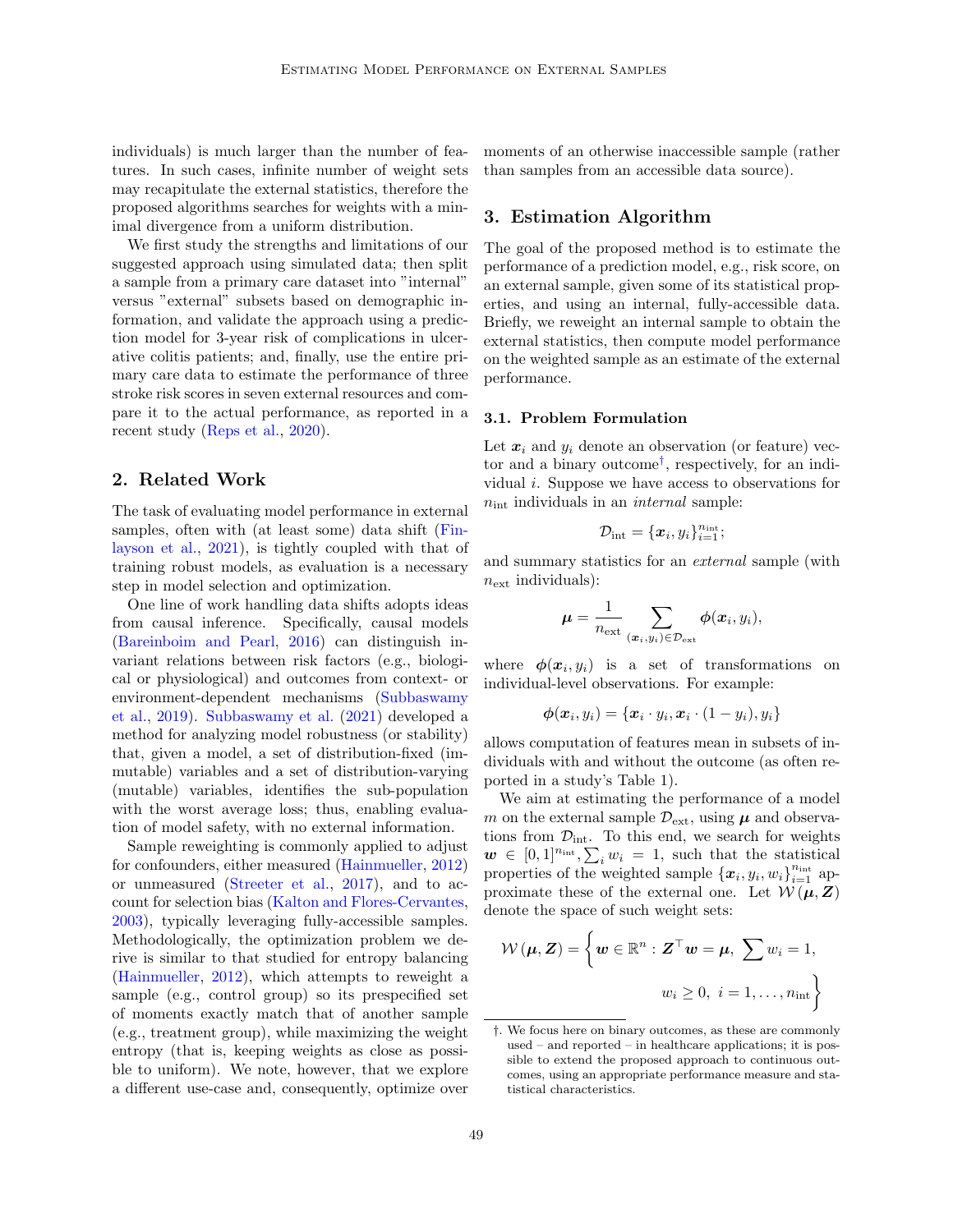Where Z is a matrix whose rows are  $z_i \equiv \phi(x_i, y_i)$ . As  $W(\mu, Z)$  may be infinitely large, we propose to search for a set of weights that is also closest to uniform. This additional constraint is based on a *prox*imity assumption, intuitively that the external distribution is relatively similar to the distribution in  $W(\mu, Z)$  that is closest to the internal distribution.

Using the reweighted sample we can now estimate two types of performance measures:

• Measures that can be expressed as a pointwise loss function,  $l(m(\boldsymbol{x}_i), y_i)$ , for which we estimate the expected loss of the model in the external sample as:

$$
\frac{1}{n_{\rm int}} \sum_{(\boldsymbol{x}_i, y_i) \in \mathcal{D}_{\rm int}} w_i \cdot l(m(x_i), y_i).
$$

For example, for a model that computes the probability of an outcome  $y$ , we can estimate the expected negative log-likelihood by setting  $l(m(\boldsymbol{x}_i), y_i) = -y_i \log(m(\boldsymbol{x}_i)) - (1-y_i) \log(1-\boldsymbol{x}_i)$  $m(\boldsymbol{x}_i)$ ).

• Non-decomposable measures that can be evaluated on weighted samples. For example, the area under the receiver operating characteristic curve (AUC).

Below we present a model independent scheme, which minimizes an *f-divergence* function (for example, maximizes the weights entropy); and in Appendix [A,](#page-12-5) we derive a model (and loss) dependent scheme, which maximizes a weighted upper bound on the model loss and the regularized divergence function.

Model-independent optimization scheme. To find a weighted representation of an internal sample that replicates the external expectations, we solve the following optimization problem:

$$
\min_{\boldsymbol{w}\in\mathcal{W}(\boldsymbol{\mu},\boldsymbol{Z})}D_f(\boldsymbol{w}\|\boldsymbol{1}/n),\tag{1}
$$

where  $D_f(P||Q)$ , *f-divergence*, for discrete measures P and Q is:

$$
D_f(P||Q) = \sum_x f\left(\frac{P(x)}{Q(x)}\right) Q(x)
$$

and  $f : \mathbb{R}_+ \to \mathbb{R}$  is a convex function, with  $f(1) =$ 0. For example, when  $f(t) = t \log t$ , Optimization Problem [\(1\)](#page-1-1) becomes:

<span id="page-2-0"></span>
$$
\max_{\boldsymbol{w}\in\mathcal{W}(\boldsymbol{\mu},\boldsymbol{Z})}\mathcal{H}(\boldsymbol{w}),\tag{2}
$$

where  $\mathcal{H}(\boldsymbol{w}) = -\sum_i w_i \log w_i$  is the entropy function.

We derive a dual formulation of Problem  $(2)$ , sim-ilar to [Hainmueller](#page-10-1)  $(2012)$ , in Appendix [B;](#page-13-0) and show that the optimal solution has the form:

$$
w_i \propto e^{\textbf{z}_i \cdot \textbf{\textit{\nu}}}
$$

,

where  $\nu \in R^{|\phi|}$ . In other words, the optimal weights are normalized exponents of a linear function of Z. We note that, as the number of features is typically much smaller than the sample size, the solution to the dual problem is expected to be more numerically stable than the primal's.

In cases where  $W(\mu, Z) = \emptyset$ , Problem [\(1\)](#page-1-1) can be adjusted to trade-off, using hyper-parameter  $\lambda$ , the accuracy at which the weighted internal sample reproduce the external statistics and proximity and rewritten as:

<span id="page-2-1"></span>
$$
\min_{\mathbf{w}} \left( \|\mathbf{Z}^{\top}\mathbf{w} - \boldsymbol{\mu}\| + \lambda \cdot D_f(\mathbf{w}|\mathbf{1}/n) \right)
$$
  
such that 
$$
\sum_i w_i = 1, w_i \ge 0,
$$
 (3)

where the norm can be  $L_2$  or  $L_1$ .

#### 3.2. Detecting Estimation Failure

To estimate the performance of a model in an external sample  $\mathcal{D}_{ext}$ , with distribution  $P_{ext}(z)$  of transformed features, we assume that  $P_{\text{int}}(z) > 0$  whenever  $P_{\text{ext}}(z) > 0$ . This condition is analogous to the positivity assumption in causal inference, except that it is one sided. In other words, the support of  $P_{ext}(z)$ can be a strict subset of the support of  $P_{\text{int}}(z)$ . Although this assumption cannot be verified, its violations can be detected when external expectations cannot be attained in the internal sample.

#### 3.3. Implementation

We used R's CVXR [\(Fu et al.,](#page-10-2) [2020\)](#page-10-2) library to solve the optimization problem and WeightedROC library [\(Hocking,](#page-10-3) [2020\)](#page-10-3) to compute weighted AUC. To deal with cases where  $W(\mu, Z) = \emptyset$  we used the relaxed Problem [\(3\)](#page-2-1) with  $\lambda = 10^{-6}$  and  $L_2$  norm. To alleviate numerical issues, we set a minimum weight parameter (10<sup>−</sup><sup>6</sup> ) and remove features with a small standard deviation  $( $10^{-4}$ ).$ 

### 4. Empirical Evaluation

To evaluate the accuracy of the proposed algorithm, we estimated the external performance of various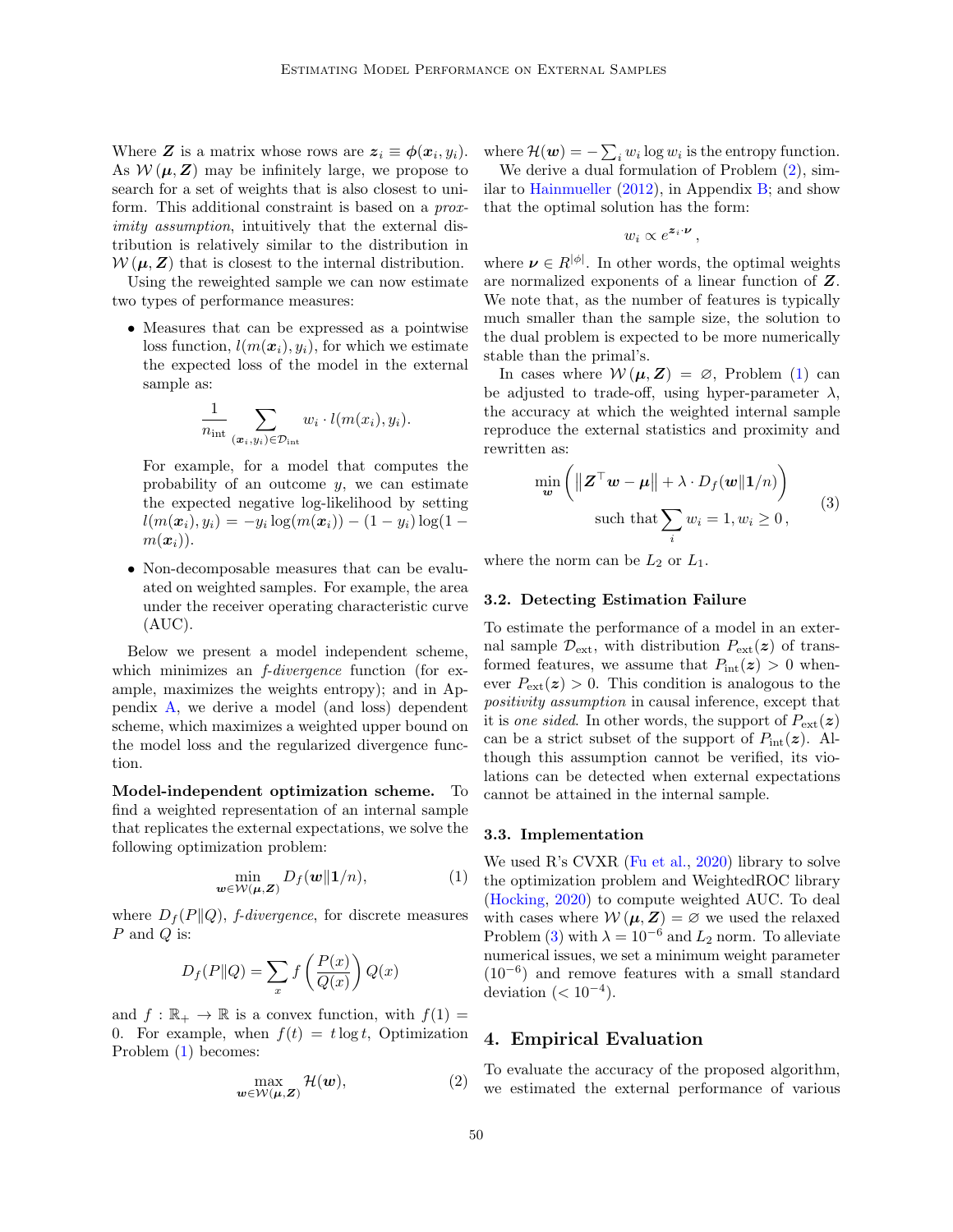models using an internal sample and limited external statistical characteristics, in three scenarios: (a) simulating data using a *structural equation model* [\(Bareinboim and Pearl,](#page-9-0) [2016\)](#page-9-0) for "internal" and "external" environments; training an outcome prediction model on the internal sample and evaluating its performance on the external one; (b) extracting a cohort of newly diagnosed ulcerative colitis individuals in IMRD-UK data; synthetically splitting this cohort into "internal" and "external" samples; training a complication risk model on the internal sample and evaluating its performance on the external one; and (c) extracting atrial fibrillation patient cohorts in IMRD-UK data as an internal sample; evaluating the performance of three stroke risk models in multiple inaccessible claim and EMR databases using their published statistical characteristics.

#### 4.1. Synthetic Data

We simulated synthetic data using structural equation models that contain a hidden variable  $H \in \mathbb{R}$ , features  $\mathbf{X} \in \mathbb{R}^p$ , a binary outcome Y, and a deterministic binary variable A where  $A = 0$  denotes an internal environment and  $A = 1$  denotes an external one (Figure [1\)](#page-3-0). This framework allows examining the strengths and limitations of the proposed algorithm subject to different types of data shifts.



<span id="page-3-0"></span>Figure 1: Graphical representation of the datagenerating causal model. A is an environment variable (e.g., in a clinical setting, specific healthcare system),  $H$  is a hidden variable (encoding, for example, an individual's healthcare status),  $\boldsymbol{X}$  is a set of observed features (e.g., prescribed medications or lab test results) and  $Y$  is a binary outcome (e.g., disease onset or progression).

We defined the simulations using the following structural equations model:

$$
H = \beta_{H,A}A + \epsilon_H
$$
  

$$
\mathbf{X} = \boldsymbol{\beta}_{\mathbf{X},A}A + \boldsymbol{\beta}_{\mathbf{X},H}H + \boldsymbol{\beta}_{\mathbf{X},AH}AH + \epsilon_{\mathbf{X}}
$$
  

$$
Y \sim \text{Bernoulli}(\text{sigmoid}(f(\mathbf{X}, H, A)))
$$

where

$$
f(\mathbf{X}, H, A) = \beta_{Y,A} A + \beta_{Y,H} H + \beta_{Y,\mathbf{X}} \mathbf{X} + \beta_{Y,A\mathbf{X}} A \mathbf{X},
$$

 $\beta_{\mathbf{X},\cdot}$  and  $\beta_{\cdot,\mathbf{X}} \in \mathbb{R}^p$  are coefficient vectors, the rest of the coefficients are scalars,  $\epsilon_H \sim \mathcal{N}(0, 1)$ ,  $\epsilon_X \sim$  $\mathcal{N}(0, \mathbf{I}_p)$  are independent sources of variability and sigmoid(z) =  $\frac{1}{1+e^{-z}}$ .

This model is similar to the anchor regression model (Rothenhäusler et al., [2021\)](#page-11-6), replacing the continuous outcome with a binary one. The dependency of  $X$  on the hidden variable  $H$  induces correlations between features, and the interaction term AH induces differences in the correlations structure between environments. Therefore, the coefficient  $\beta_{X,AH}$  controls the "strength" of the shift in correlations between features, depending on the environment; and the coefficient  $\beta_{Y,AX}$  controls the shift in direct effect of  $X$  on  $Y$ .

#### 4.1.1. Implementation

Here, we set the dimension of  $X$  to be  $p = 10$  and sample coefficients  $\beta_{H,A}, \beta_{Y,A} \sim \mathcal{N}(0,0.2), \beta_{X,A} \sim$  $\mathcal{N}(0, 0.2\mathbf{I}_p), \ \beta_{X,H} \sim \mathcal{N}(0, \mathbf{I}_p), \text{ and } \beta_{Y,H} \sim \mathcal{N}(0, 1).$ We let only  $X_1$  and  $X_2$  (but not  $X_3$  to  $X_{10}$ ) affect the outcome Y by setting  $\beta_{Y,X} = (1, 1, 0, \ldots, 0)$  and  $\beta_{Y,AX} = (-0.8, -0.2, 0, \dots, 0).$ 

As studies do not typically report correlations between features within each outcome class, we tested our algorithm in different scenarios of correlation shifts. Specifically, we used three configurations of  $\beta_{\mathbf{X},AH} \sim \mathcal{N}(0,\sigma_{\mathbf{X},AH})$ , where  $\sigma_{\mathbf{X},AH} = 0$ , 0.5, or 1, emulating weak, medium, and strong correlation shifts, respectively.

Given a specific simulation model, we generated three data sets, namely internal training and tests sets and an external data set. We computed the mean and variance of every feature in  $X$ , separately for individuals with  $Y = 0$  and  $Y = 1$ , in the external set. Next, we trained an elastic net regularized logistic regression model on the internal training set and computed the AUC on the internal test and external sets. Finally, we applied the performance estimation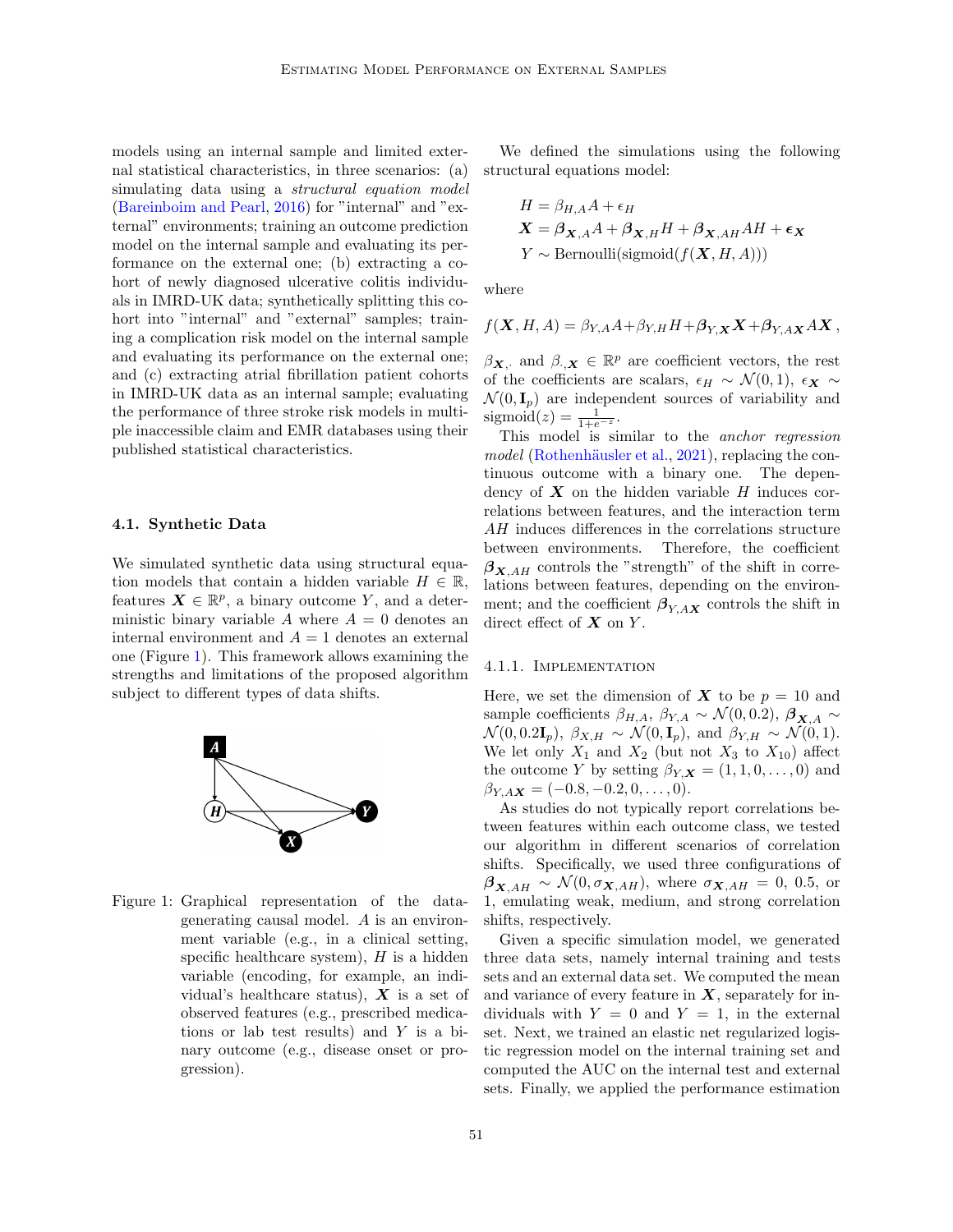algorithm on the internal test set, using external expectations, and compared the estimated AUC to the actual one.

Supplementary Figure [6](#page-14-1) presents examples of generated samples with varying values of  $\sigma_{\mathbf{X},AH}$ . For each setting, we generated 200 models, and from each sampled data with varying sizes  $(n = 200, 500, 1000,$ 2000, 5000).

#### 4.1.2. External Performance Estimation

The results of the proposed algorithm, in terms of divergence from uniform weights and AUC estimation accuracy, for different values of  $\sigma_{\mathbf{X}|AH}$  and data size  $n = 5000$  are shown in Table [1.](#page-4-0) As expected, weight divergence from uniform  $(D_{KL}(\boldsymbol{w}||1/n))$  and estimation error grow with  $\sigma_{X|AH}$ .

Figure [2](#page-4-1) presents the estimation error of the external AUC values, as a function of correlation shift strength and sample size,  $n$ . Estimation quality is lower for strong shifts in correlations which are not captured in the shared expectations, whereas milder differences result in good estimations. For comparison, the difference between internal and actual external AUC values is around 0.1 (Table [1\)](#page-4-0).

<span id="page-4-0"></span>Table 1: Algorithm performance in 5000-unit simulated datasets averaged on 200 sampling repetitions. The estimation error column presents the mean of the absolute values of errors.  $D_{KL}$ , Kullback Leibler divergence between the derived and uniform weights, and estimation error increase with stronger correlation shifts.

| $\sigma_{X AH}$ | $D_{KL}$ | Internal<br>AUC | External<br>AUC | Est.<br>Error |
|-----------------|----------|-----------------|-----------------|---------------|
| $0.0$ (Weak)    | 0.41     | 0.841           | 0.726           | 0.011         |
| $0.5$ (Med.)    | 1.37     | 0.850           | 0.735           | 0.019         |
| $1.0$ (Strong)  | 4.04     | 0.847           | 0.733           | 0.043         |

# 4.2. Synthetic Data Split: Complications of Ulcerative Colitis

Next, we studied the IMRD-UK primary care data and synthetically split it into "internal" and "external" sets based on various demographic criteria. Specifically, we trained a model on the internal sample to predict the 3-year risk of intestinal surgery (or



<span id="page-4-1"></span>Figure 2: Estimation error (absolute value of the difference between actual and estimated external AUC values; y-axis) for weak, medium, and strong correlation shifts, as a function of sample size,  $n$  (x-axis). Whiskers correspond to 25-75 AUC percentiles, over 200 models.

death) in ulcerative colitis (UC) patients; estimated its performance on the external sample, using limited external statistics; and compared the estimated and observed performance.

#### 4.2.1. Clinical Background

UC is a chronic inflammatory bowel condition with consistently increasing incidence rates in both newly industrialized and developed countries [\(Benchimol](#page-9-1) [et al.,](#page-9-1) [2014;](#page-9-1) [Windsor and Kaplan,](#page-12-6) [2019;](#page-12-6) [Kaplan and](#page-11-7) [Windsor,](#page-11-7) [2021\)](#page-11-7). The increase in its prevalence has a significant impact on healthcare financial burden due to chronically administered medications as well as hospitalizations and surgical procedures [\(Windsor](#page-12-6) [and Kaplan,](#page-12-6) [2019\)](#page-12-6).

UC pathogenesis is not well understood. Presumed risk factors for a more complicated disease include younger age at diagnosis, extensive disease, use of steroids and immunosupressive drugs, and being a non-smoker [\(Koliani-Pace and Siegel,](#page-11-8) [2019\)](#page-11-8).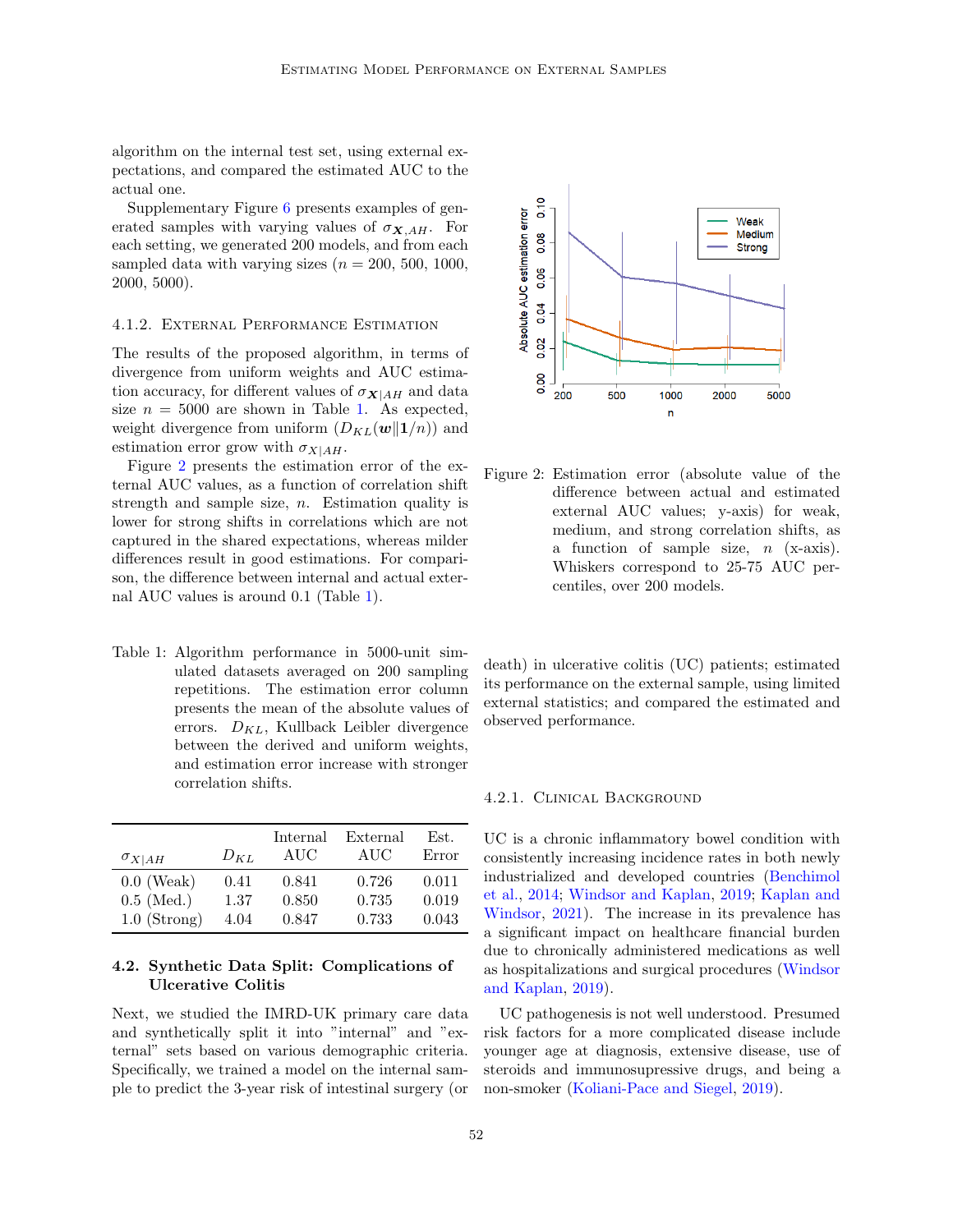|                            | Internal: individuals $>$ 34 years old,<br>External: individuals $\leq 34$ years old |                 | Internal: individuals $\leq 64$ years old,<br>External: individuals $> 64$ years old |                 |  |  |
|----------------------------|--------------------------------------------------------------------------------------|-----------------|--------------------------------------------------------------------------------------|-----------------|--|--|
|                            | Internal                                                                             | External        | Internal                                                                             | External        |  |  |
| n                          | 5577                                                                                 | 1933            | 5616                                                                                 | 1894            |  |  |
| Townsend deprivation index |                                                                                      |                 |                                                                                      |                 |  |  |
| Score                      | 2.4 $(\pm 1.2)$                                                                      | 2.6 $(\pm 1.3)$ | $2.5~(\pm 1.2)$                                                                      | 2.4 $(\pm 1.2)$ |  |  |
| Available                  | 4893 (87.7%)                                                                         | 1685 (87.2%)    | 4913 (87.5%)                                                                         | 1665 (87.9%)    |  |  |
| Female                     | 2752 (49.3%)                                                                         | 932 (48.2%)     | 2711 (48.3%)                                                                         | 973 (51.4%)     |  |  |
| Smoking                    | 1397 (25%)                                                                           | 362 (18.7%)     | 1393 (24.8%)                                                                         | 366 $(19.3\%)$  |  |  |
| Steroids                   | 1597 (28.6%)                                                                         | 670 (34.7%)     | 1666 (29.7%)                                                                         | 601 (31.7%)     |  |  |
| Body mass index (BMI)      |                                                                                      |                 |                                                                                      |                 |  |  |
| Underweight                | $105(1.9\%)$                                                                         | 85 (4.4%)       | 140 $(2.5\%)$                                                                        | $50(2.6\%)$     |  |  |
| Overweight                 | 1535 (27.5%)                                                                         | 244 (12.6%)     | 1170 (20.8%)                                                                         | 609 (32.2%)     |  |  |
| Perianal disease           | 66 (1.2%)                                                                            | 49 $(2.5\%)$    | 97 $(1.7\%)$                                                                         | $18(1\%)$       |  |  |
| Complications              | 900 $(16.1\%)$                                                                       | 141 $(7.3\%)$   | 457 $(8.1\%)$                                                                        | 584 (30.8%)     |  |  |

<span id="page-5-0"></span>Table 2: Characteristics of internal and external samples, split by age.

#### 4.2.2. Implementation

The UC onset cohort includes individuals with at least two diagnoses of inflammatory bowel disease (IBD) or with an IBD diagnosis and a prescription for an IBD medication; who have an ulcerative colitis diagnosis and no Crohn's disease diagnosis. We set index (or cohort entry) date to the first IBD diagnosis or medication prescription and required that individuals have a minimum observation of 365 days prior to index date. We excluded subjects with insufficient follow-up.

For each individual in the ulcerative colitis cohort we extracted a set of features, previously reported as associated with increased intestinal surgery risk [\(Koliani-Pace and Siegel,](#page-11-8) [2019\)](#page-11-8). These include age (and age<sup>2</sup> ), sex, smoking, being underweight or overweight, presence of perianal disease, and use of steroids; and considered sets of predefined features (per OHDSI's [Feature Extraction R library\)](https://github.com/OHDSI/FeatureExtraction), e.g., drugs prescribed to a at least 1,000 subjects up to 90 days after index date. The outcome considers procedure codes for colostomy, colectomy, ileostomy, small intestinal resection, stricturoplasty, balloon dilation, drainage of perianal abscess, drainage of intraabdominal abscess, or death, within 3 years following index date. Definition of all concept sets and cohorts are available at <https://atlas-demo.ohdsi.org/>.

We split the IMRD-UK data into internal and external sets based on individual age or country of living, as described below.

4.2.3. External Performance Estimation: Ulcerative Colitis, Split by Age

In the following experiments, we split the subset of individuals who live in England by their age. Specifically, in the first experiment, the internal set contained the 75% youngest subjects  $(< 64$  years) and the external set – the 25% older ones; and in the second experiment, the internal set contains the 75% older individuals  $($  > 34 years) and the internal set – the remaining older individuals. In each of these setups we randomly split the internal set to training  $(75\%)$  and test  $(25\%)$ ; we repeated the training-test random split 200 times. Next, we trained a linear model as well as a non-linear one, using XGBoost [\(Chen and Guestrin,](#page-10-4) [2016\)](#page-10-4), computed model's AUC on the internal test and external sets, and estimated the external AUC using the internal set and the expectations of the external one. To maintain positivity and to emulate an environment dependent hidden factor, we excluded age from the feature set. The populations were different in several observed characteristics, notably, percentage of women, underweight and overweight; see Table [2](#page-5-0) for details.

Overall, the external performance estimations, using either elastic net or XGBoost, are close to the actual ones (Figure [3\)](#page-6-0), notably for external younger samples, where the difference between the internal and external performance is large (right panel).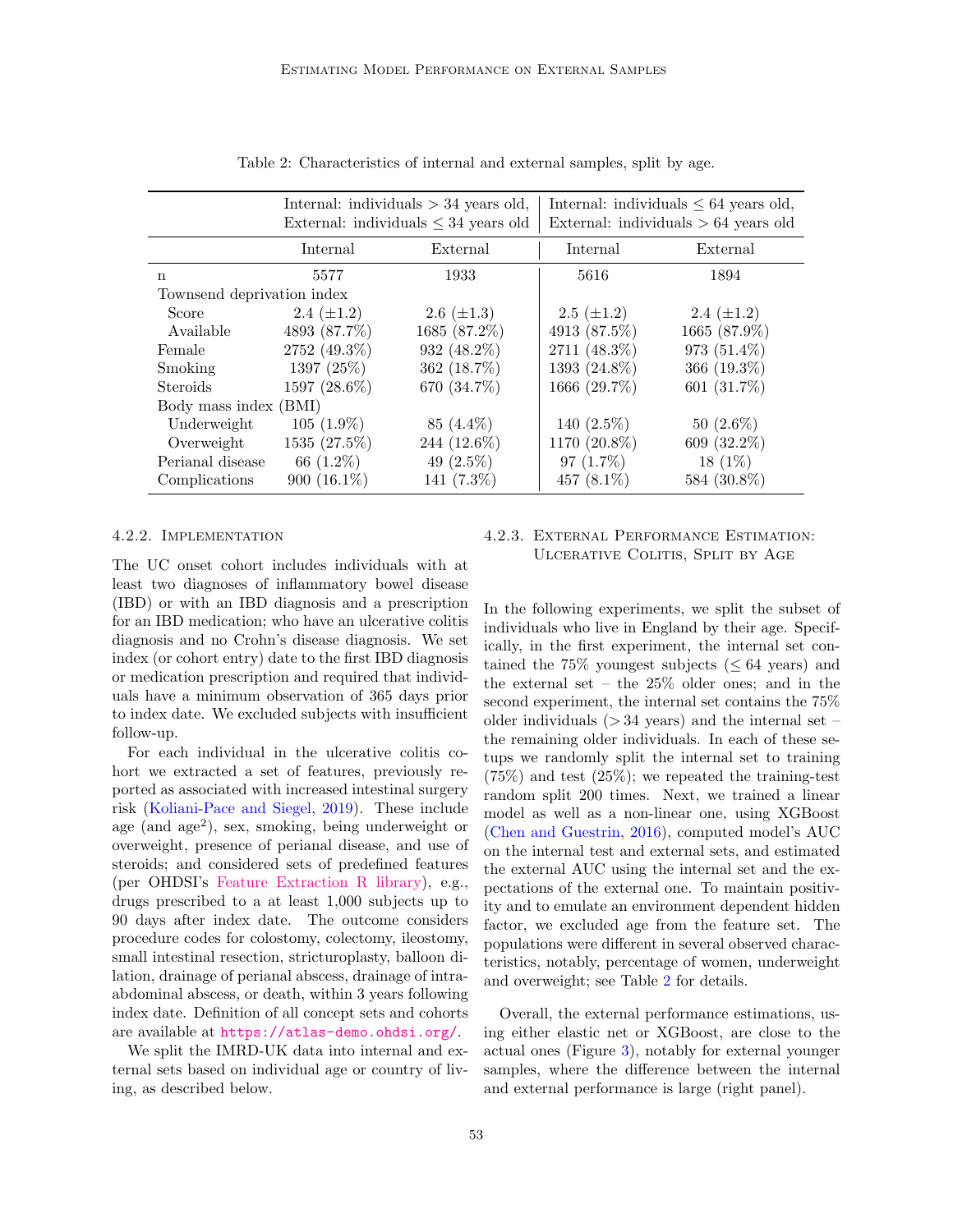

<span id="page-6-0"></span>Figure 3: Actual and estimated external performance in England UC cohorts, split by age. Boxes show the external median AUC and inter-quantile range (IQR, 25 and 75 percentiles) over 200 repetitions; solid line represents the median internal AUC and dashed lines represent the IQR.

4.2.4. External Performance Estimation: Ulcerative Colitis, Split by Country



<span id="page-6-1"></span>Figure 4: Actual and estimated performance in external, country-based UC samples. Boxes show the external median AUC and IQR over 200 repetitions; solid and dashed lines represent the internal median AUC and IQR, respectively.

Next, we split the UC cohort by country of residence and considered the sub-cohort of individuals living in England as the internal sample and those living in Scotland, Wales and Northern Ireland as three distinct external samples. Similarly to the age split analysis, we split the internal sample into training and test sets, repeatedly 200 times; trained a model on each training set; extracted expectations for the external samples; and evaluated model performance on the internal test and external sets.

The characteristics of different sub-populations are presented in Table [3;](#page-7-0) Figure [4](#page-6-1) shows the external performance evaluation results, attesting to the (much) improved accuracy of the estimated AUC values, compared to internal performance.

### 4.3. Distinct Datasets: Stroke Risk Models

#### 4.3.1. Clinical Background

Atrial fibrillation is a common cardiac rhythm disorder, associated with increased risk of stroke [\(Sagris](#page-11-9) [et al.,](#page-11-9) [2021\)](#page-11-9). Risk factors associated with the occurrence of stroke include older age, various comorbidities (in particular, hypertension, diabetes, and renal disease) and smoking [\(Singer et al.,](#page-12-7) [2013\)](#page-12-7). To guide treatment, multiple risk scores have been devised and externally evaluated in several studies [\(van den Ham](#page-12-8) [et al.,](#page-12-8) [2015\)](#page-12-8). Recently, [Reps et al.](#page-11-4) [\(2020\)](#page-11-4) replicated five previously published prognostic models that predict stroke in females newly diagnosed with atrial fibrillation; and externally validated their performance across nine observational healthcare datasets. Below, we use our proposed algorithm and the limited perdatabase statistical characteristics, as it appears in [Reps et al.](#page-11-4) [\(2020\)](#page-11-4), to estimate the external performance of these risk scores.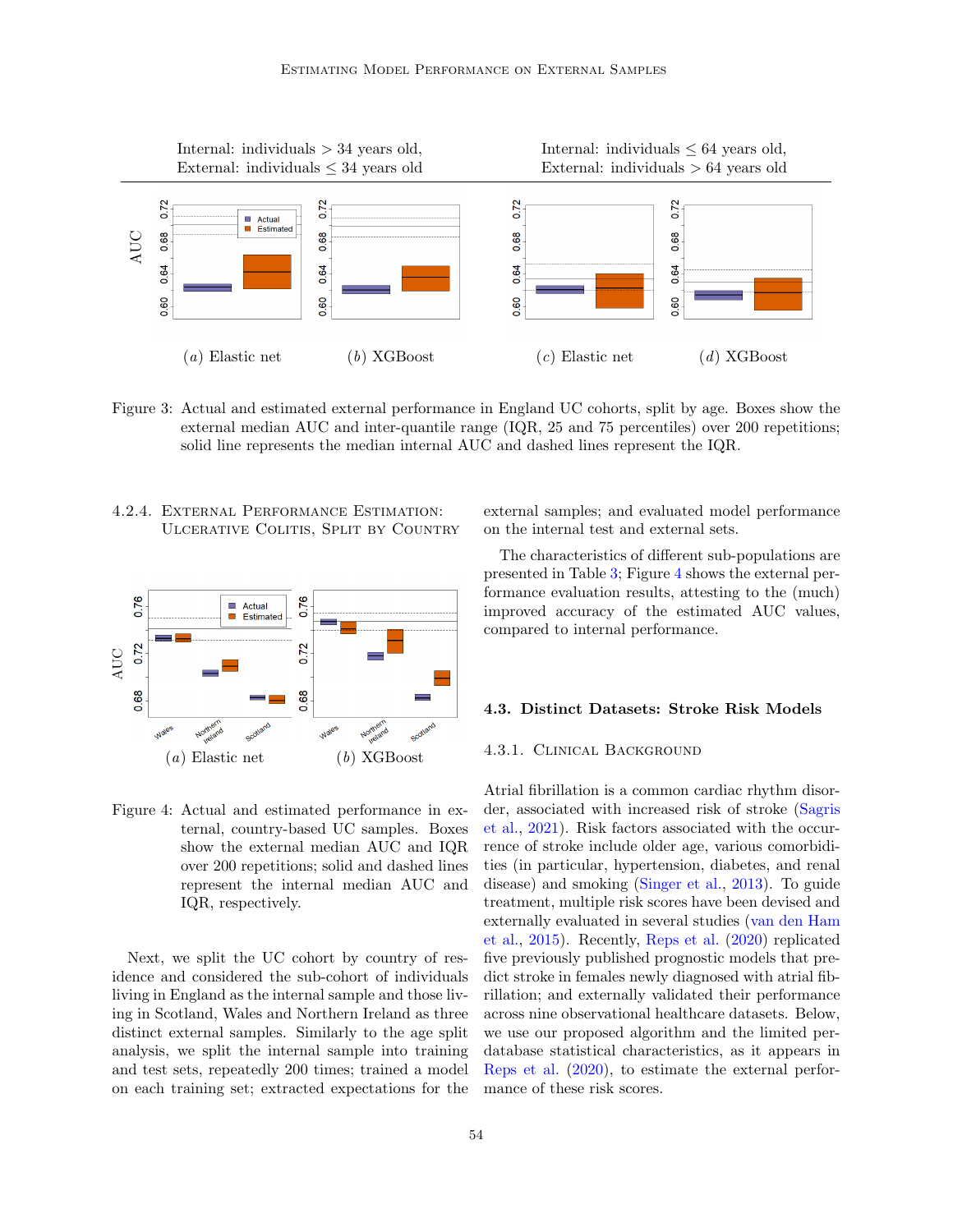|                            | England           | Wales             | Northern Ireland | Scotland        |  |  |
|----------------------------|-------------------|-------------------|------------------|-----------------|--|--|
| n                          | 9469              | 1255              | 772              | 1772            |  |  |
| Age (years)                | 48.7 $(\pm 18.9)$ | 48.3 $(\pm 19.1)$ | 46 $(\pm 18.2)$  | 47 $(\pm 18.5)$ |  |  |
| Townsend deprivation index |                   |                   |                  |                 |  |  |
| Score                      | $2.5~(\pm 1.2)$   | 2.4 $(\pm 1.1)$   | 2.9 $(\pm 1.3)$  | $3(\pm 1.2)$    |  |  |
| Available                  | 8265 (87.3%)      | 900 (71.7%)       | 634 (82.1%)      | 1541 (87%)      |  |  |
| Female                     | 4636 (49%)        | 602 $(48\%)$      | 382 (49.5%)      | $909(51.3\%)$   |  |  |
| Smoking                    | 2230 (23.6%)      | 313 (24.9%)       | 221 (28.6%)      | 484 (27.3%)     |  |  |
| Steroids                   | 2834 (29.9%)      | 408 (32.5%)       | 224 (29%)        | 668 (37.7%)     |  |  |
| Body mass index (BMI)      |                   |                   |                  |                 |  |  |
| Underweight                | 248 $(2.6\%)$     | 30 $(2.4\%)$      | 24 $(3.1\%)$     | 37 $(2.1\%)$    |  |  |
| Overweight                 | 2276 (24%)        | 343 (27.3%)       | $200(25.9\%)$    | 442 (24.9%)     |  |  |
| Perianal disease           | 144 $(1.5\%)$     | $16(1.3\%)$       | 12 $(1.6\%)$     | 11 $(0.6\%)$    |  |  |
| Complications              | 1315 (13.9%)      | $203(16.2\%)$     | 123 (15.9%)      | 244 (13.8%)     |  |  |

<span id="page-7-0"></span>Table 3: Characteristics of ulcerative colitis, country-based sub-cohorts.

#### 4.3.2. Implementation

We downloaded [Reps et al.](#page-11-4) [\(2020\)](#page-11-4)'s [analysis package](https://github.com/ohdsi-studies/ExistingStrokeRiskExternalValidation) and applied it to the IMRD-UK data, with the following modifications that adjust the study definitions to a primary care setting:

Target cohorts. We considered ECG-related procedures and conditions, in addition to measurements, within 30 days prior the atrial fibrillation diagnosis, as an optional inclusion criterion.

Outcome cohort. As stroke, typically not diagnosed in a primary care setting, may be poorly recorded for deceased individuals, we added death as an entry event to the stroke cohort.

Feature definitions. We extended the time window for extraction of model features to span the entire history of each individual until, and including, the date of the first atrial fibrillation event; included individuals with estimated glomerular filtration rate  $(eGFR)$  lower than 45 mL/min/1.73m<sup>2</sup> in the end stage renal disease cohort, as originally defined in the ATRIA risk model [\(Singer et al.,](#page-12-7) [2013\)](#page-12-7); and defined former smokers as individuals with an observation of smoker, as well as those diagnosed with tobacco dependence syndrome.

For each individual, the analysis package computed a stroke risk score given her set of features, as extracted from IMRD-UK; then, calculated score performance, vis-à-vis recorded stroke (and death) events. To estimate score performance in each external sample, we weighted individuals in the IMRD-

UK data using the proposed algorithm to reproduce the sample's populations characteristics, as reported in [Reps et al.](#page-11-4) [\(2020\)](#page-11-4), and computed the score performance for the weighted individual cohort. We computed 95% confidence intervals using 1000 bootstrapping iterations.

Population attributes [\(Reps et al.,](#page-11-4) [2020\)](#page-11-4) include percentage of individuals in certain age groups (65- 74 years, 75-85 years and above 85 years), comorbidities (hypertension, congestive heart failure, congestive cardiac failure, coronary heart disease, valvular heart disease, chronic and end stage renal disease, proteinuria, diabetes, and rheumatoid arthritis) and being a former smoker.

#### 4.3.3. External Performance Estimation

A comparison between risk score performance, as reported by [Reps et al.](#page-11-4) [\(2020\)](#page-11-4), and the estimated performance is shown in Figure [5.](#page-8-0) For the full cohort (top panel), in three out of six datasets, the confidence interval of the ATRIA estimation overlaps the actual AUC (Figure [5a](#page-8-0)); in two other datasets, the estimation is better than the internal, IMRD-UK based performance. Qualitatively similar results are observed for the CHADS2 and Q-Stroke risk scores (Figure [5b](#page-8-0) and c, respectively); as well as for women 65 years or older (bottom panel).

We note that for two additional risk scores, Framingham and  $CHA<sub>2</sub>DS<sub>2</sub> VASC$ , and two datasets, Ajou University School Of Medicine (AUSOM) and Integrated Primary Care Information (IPCI), [Reps](#page-11-4)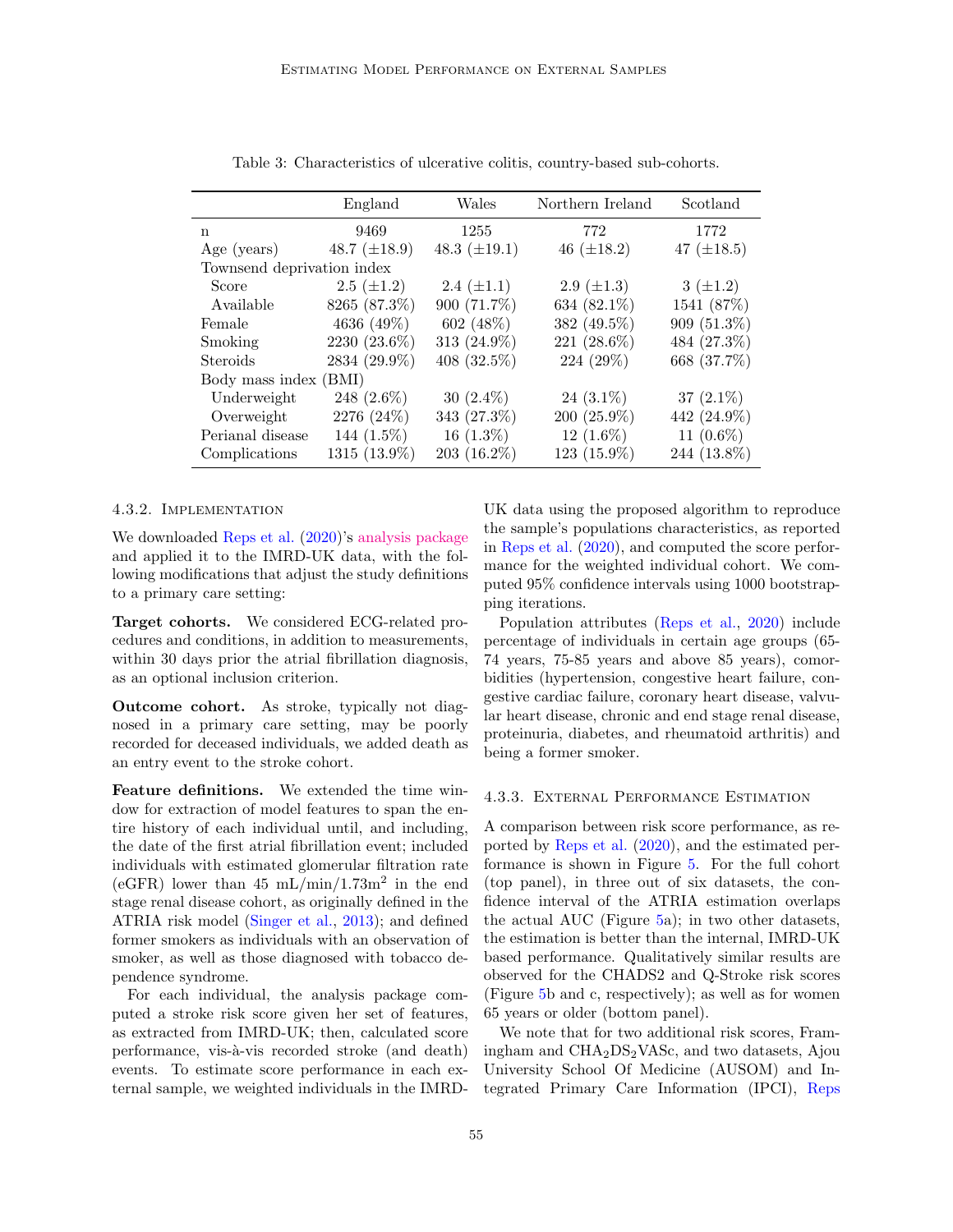

<span id="page-8-0"></span>Figure 5: [P](#page-11-4)erformance estimation for three stroke risk scores across seven external datasets. Blue circles represent the actual AUC value as reported by [Reps et al.](#page-11-4) [\(2020\)](#page-11-4), red diamonds show the weighted estimations, and whiskers denote 95% confidence intervals. Solid lines represent the internal AUC, as computed in the IMRD-UK cohorts, with dashed lines denoting 95% confidence intervals.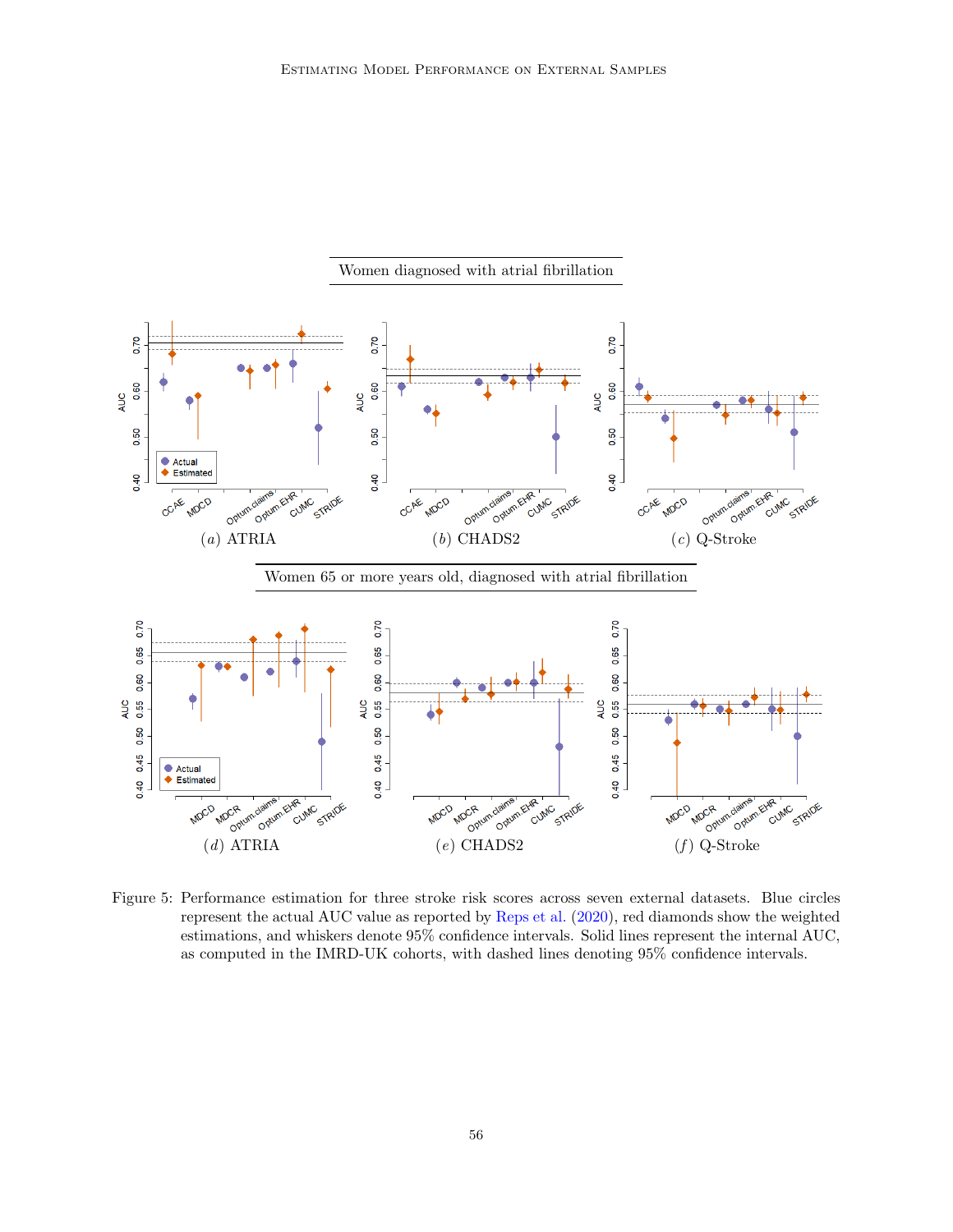[et al.](#page-11-4) [\(2020\)](#page-11-4) do not provide necessary statistical characteristics. Additionally, AUC values of IBM MarketScan® Medicare Supplemental Database (MDCR) were not provided for the full atrial fibrillation cohort and those of IBM MarketScan® Commercial Database (CCAE) are missing for the older female sub-cohort. Therefore, in all those cases, performance estimations are not reported.

### 5. Discussion

We presented an algorithm that estimates the performance of prediction models on external samples from their limited statistical characteristics; and demonstrated its utility using synthetic data, synthetic split of an ulcerative colitis cohort from a single database into age groups and by country of living, and a recent risk model benchmark of stroke risk models on multiple external samples. Importantly, our proposed algorithm can help identifying models that perform well across multiple clinical settings and geographies, even when detailed test data from such settings is not available. It can thus direct development of robust models and accelerate deployment to external environments.

This study has several limitations. First, the algorithm relies on two assumptions: one-sided positivity and proximity. Both assumptions cannot be fully tested, but clear violations of the former one can be detected, for example, when the expected value of a feature is non-zero in the external distribution but all the individuals in the internal set have a zero value for that feature. Intuitively, proximity is more likely to be plausible when the statistical information becomes more detailed. Therefore, whereas our preliminary experiments involved only marginal statistics of features it may be informative to test the performance of the algorithm when more detailed statistics are available, for example interactions among features or information available in deep characterization studies [\(Burn et al.,](#page-10-5) [2020\)](#page-10-5). Second, when there are no weights that exactly reproduce the external statistics (Problem [1\)](#page-1-1), we resort to a relaxed formulation (Problem [3\)](#page-2-1), which requires tuning an additional hyper-parameter and may result in multiple, different solutions. Such a scenario may be common in high-dimensional models, where sample size is insufficient, compared to the number of constraints; we will investigate it further in future work. Lastly, for extremely large samples, optimizing over weights (Problem [3\)](#page-2-1) may become prohibitively costly; largescale optimization techniques may be used to overcome such challenges.

We believe that the proposed methodology can serve as a building block in network studies that aim to construct robust models across datasets when data sharing is limited, e.g., by regulatory constraints. Although federated learning methods may be a promising avenue for such scenarios, it would be interesting to explore in which cases the proposed algorithm can facilitate a one-shot federated learning scheme, that does not require deployment of federated algorithm clients in all network nodes.

In future work, we will combine the proposed algorithm with methods that aim to construct robust models such as those that leverage distributionally robust optimization (Bühlmann,  $2020$ ); study methods that exploit the relations between calibration and robustness [\(Wald et al.,](#page-12-9) [2022\)](#page-12-9); and look into decomposing AUC [\(Eban et al.,](#page-10-7) [2017\)](#page-10-7), so it can be optimized explicitly.

# Institutional Review Board (IRB)

This study has been approved by IQVIA Scientific Review Committee (Reference numbers: 21SRC066, 22SRC002).

# Acknowledgments

We thank Drs Roni Weisshof and Ramit Magen, Rambam Health Care Campus, Haifa, Israel, for their help in defining the ulcerative colitis predictive model; and Prof Seng Chan You, Yonsei University Health System, Seoul, Republic of Korea, for pointing us to the stroke external validation study. We are also grateful to KI Institute's researchers and, specifically, to Nir Kalkstein and Yonatan Bilu, for many fruitful discussions.

# References

- <span id="page-9-0"></span>Elias Bareinboim and Judea Pearl. Causal inference and the data-fusion problem. Proceedings of the National Academy of Sciences, 113(27):7345–7352, July 2016. ISSN 0027-8424, 1091-6490. doi: 10. 1073/pnas.1510507113. URL [https://www.pnas.](https://www.pnas.org/content/113/27/7345) [org/content/113/27/7345](https://www.pnas.org/content/113/27/7345). Publisher: National Academy of Sciences Section: Colloquium Paper.
- <span id="page-9-1"></span>Eric I. Benchimol, Douglas G. Manuel, Astrid Guttmann, Geoffrey C. Nguyen, Nassim Mo-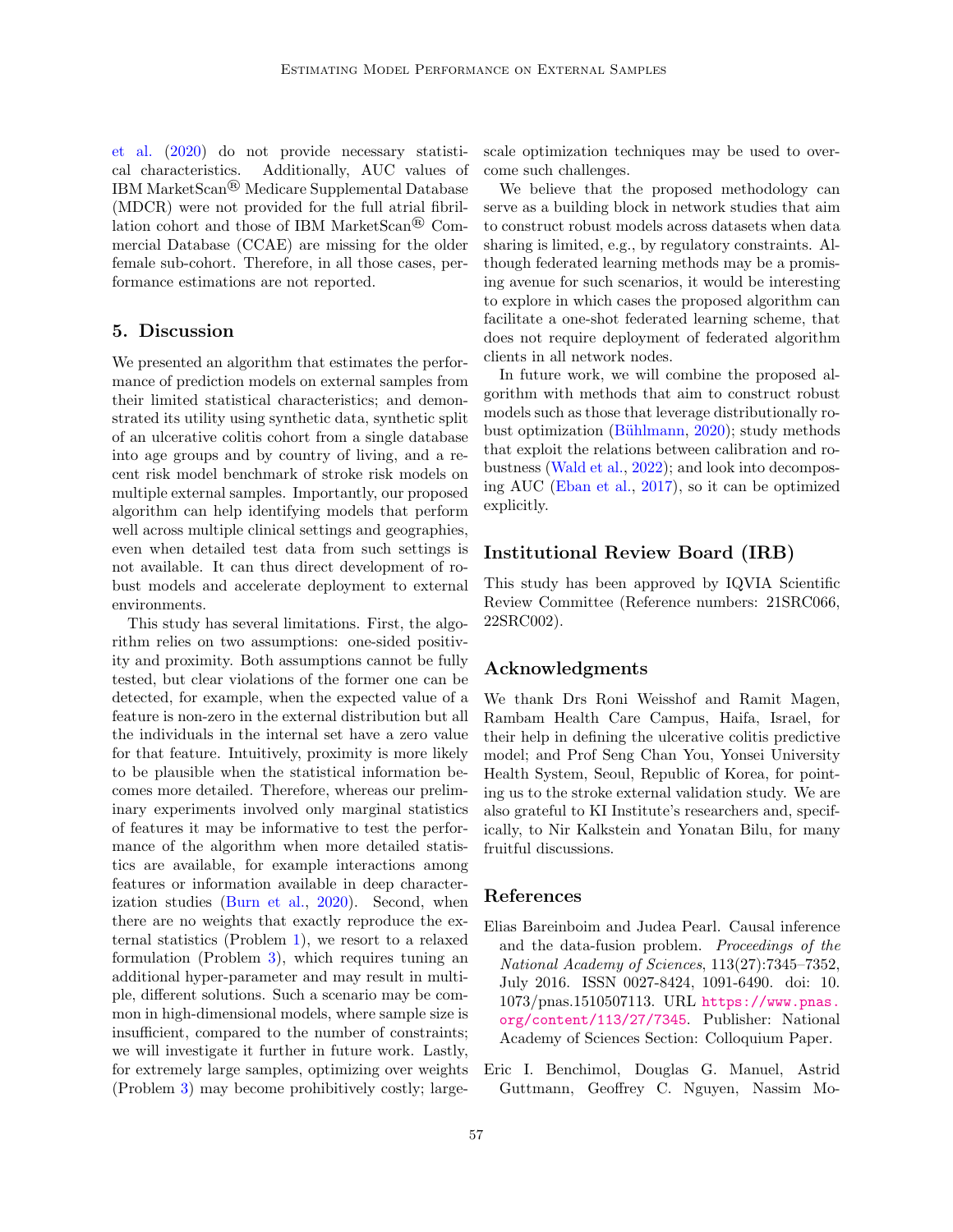javerian, Pauline Quach, and David R. Mack. Changing Age Demographics of Inflammatory Bowel Disease in Ontario, Canada: A Population-based Cohort Study of Epidemiology Trends. Inflammatory Bowel Diseases, 20(10):1761–1769, October 2014. ISSN 1078- 0998. doi: 10.1097/MIB.0000000000000103. URL [https://academic.oup.com/ibdjournal/](https://academic.oup.com/ibdjournal/article/20/10/1761-1769/4578853) [article/20/10/1761-1769/4578853](https://academic.oup.com/ibdjournal/article/20/10/1761-1769/4578853).

- <span id="page-10-8"></span>Stephen Boyd, Stephen P Boyd, and Lieven Vandenberghe. Convex optimization. Cambridge university press, 2004.
- <span id="page-10-5"></span>Edward Burn, Seng Chan You, Anthony G. Sena, Kristin Kostka, Hamed Abedtash, Maria Tereza F. Abrah˜ao, Amanda Alberga, Heba Alghoul, Osaid Alser, Thamir M. Alshammari, Maria Aragon, Carlos Areia, Juan M. Banda, Jaehyeong Cho, Aedin C. Culhane, Alexander Davydov, Frank J. DeFalco, Talita Duarte-Salles, Scott DuVall, Thomas Falconer, Sergio Fernandez-Bertolin, Weihua Gao, Asieh Golozar, Jill Hardin, George Hripcsak, Vojtech Huser, Hokyun Jeon, Yonghua Jing, Chi Young Jung, Benjamin Skov Kaas-Hansen, Denys Kaduk, Seamus Kent, Yeesuk Kim, Spyros Kolovos, Jennifer C. E. Lane, Hyejin Lee, Kristine E. Lynch, Rupa Makadia, Michael E. Matheny, Paras P. Mehta, Daniel R. Morales, Karthik Natarajan, Fredrik Nyberg, Anna Ostropolets, Rae Woong Park, Jimyung Park, Jose D. Posada, Albert Prats-Uribe, Gowtham Rao, Christian Reich, Yeunsook Rho, Peter Rijnbeek, Lisa M. Schilling, Martijn Schuemie, Nigam H. Shah, Azza Shoaibi, Seokyoung Song, Matthew Spotnitz, Marc A. Suchard, Joel N. Swerdel, David Vizcaya, Salvatore Volpe, Haini Wen, Andrew E. Williams, Belay B. Yimer, Lin Zhang, Oleg Zhuk, Daniel Prieto-Alhambra, and Patrick Ryan. Deep phenotyping of 34,128 adult patients hospitalised with COVID-19 in an international network study. *Nature Communications*, 11(1), October 2020. ISSN 2041-1723. doi: 10.1038/ s41467-020-18849-z. URL [https://www.nature.](https://www.nature.com/articles/s41467-020-18849-z) [com/articles/s41467-020-18849-z](https://www.nature.com/articles/s41467-020-18849-z).
- <span id="page-10-6"></span>Peter Bühlmann. Invariance, Causality and Robustness. Statistical Science, 35(3):404– 426, August 2020. ISSN 0883-4237, 2168- 8745. doi: 10.1214/19-STS721. URL [https://projecteuclid.org/journals/](https://projecteuclid.org/journals/statistical-science/volume-35/issue-3/Invariance-Causality-and-Robustness/10.1214/19-STS721.full) [statistical-science/volume-35/issue-3/](https://projecteuclid.org/journals/statistical-science/volume-35/issue-3/Invariance-Causality-and-Robustness/10.1214/19-STS721.full)

[Invariance-Causality-and-Robustness/10.](https://projecteuclid.org/journals/statistical-science/volume-35/issue-3/Invariance-Causality-and-Robustness/10.1214/19-STS721.full) [1214/19-STS721.full](https://projecteuclid.org/journals/statistical-science/volume-35/issue-3/Invariance-Causality-and-Robustness/10.1214/19-STS721.full). Publisher: Institute of Mathematical Statistics.

- <span id="page-10-4"></span>Tianqi Chen and Carlos Guestrin. XGBoost: A Scalable Tree Boosting System. In Proceedings of the 22nd ACM SIGKDD International Conference on Knowledge Discovery and Data Mining, KDD '16, pages 785–794, New York, NY, USA, August 2016. Association for Computing Machinery. ISBN 978-1-4503-4232-2. doi: 10. 1145/2939672.2939785. URL [https://doi.org/](https://doi.org/10.1145/2939672.2939785) [10.1145/2939672.2939785](https://doi.org/10.1145/2939672.2939785).
- <span id="page-10-7"></span>Elad Eban, Mariano Schain, Alan Mackey, Ariel Gordon, Ryan Rifkin, and Gal Elidan. Scalable Learning of Non-Decomposable Objectives. In Aarti Singh and Jerry Zhu, editors, Proceedings of the 20th International Conference on Artificial Intelligence and Statistics, volume 54 of Proceedings of Machine Learning Research, pages 832–840. PMLR, 20–22 Apr 2017. URL [https:](https://proceedings.mlr.press/v54/eban17a.html) [//proceedings.mlr.press/v54/eban17a.html](https://proceedings.mlr.press/v54/eban17a.html).
- <span id="page-10-0"></span>Samuel G. Finlayson, Adarsh Subbaswamy, Karandeep Singh, John Bowers, Annabel Kupke, Jonathan Zittrain, Isaac S. Kohane, and Suchi Saria. The Clinician and Dataset Shift in Artificial Intelligence. New England Journal of Medicine, 385(3):283–286, July 2021. ISSN 0028- 4793. doi: 10.1056/NEJMc2104626. URL [https:](https://doi.org/10.1056/NEJMc2104626) [//doi.org/10.1056/NEJMc2104626](https://doi.org/10.1056/NEJMc2104626). Publisher: Massachusetts Medical Society.
- <span id="page-10-2"></span>Anqi Fu, Balasubramanian Narasimhan, and Stephen Boyd. CVXR: An R Package for Disciplined Convex Optimization. Journal of Statistical Software, 94(1):1–34, September 2020. ISSN 1548-7660. doi: 10.18637/jss.v094.i14. URL [https://www.jstatsoft.org/index.php/](https://www.jstatsoft.org/index.php/jss/article/view/v094i14) [jss/article/view/v094i14](https://www.jstatsoft.org/index.php/jss/article/view/v094i14). Number: 1.
- <span id="page-10-1"></span>Jens Hainmueller. Entropy Balancing for Causal Effects: A Multivariate Reweighting Method to Produce Balanced Samples in Observational Studies. Political Analysis, 20(1):25–46, 2012. ISSN 1047-1987, 1476-4989. doi: 10.1093/pan/mpr025. URL [https://www.cambridge.org/core/](https://www.cambridge.org/core/product/identifier/S1047198700012997/type/journal_article) [product/identifier/S1047198700012997/](https://www.cambridge.org/core/product/identifier/S1047198700012997/type/journal_article) [type/journal\\_article](https://www.cambridge.org/core/product/identifier/S1047198700012997/type/journal_article).
- <span id="page-10-3"></span>Toby Dylan Hocking. WeightedROC: Fast, Weighted ROC Curves, February 2020. URL [https://CRAN.](https://CRAN.R-project.org/package=WeightedROC) [R-project.org/package=WeightedROC](https://CRAN.R-project.org/package=WeightedROC).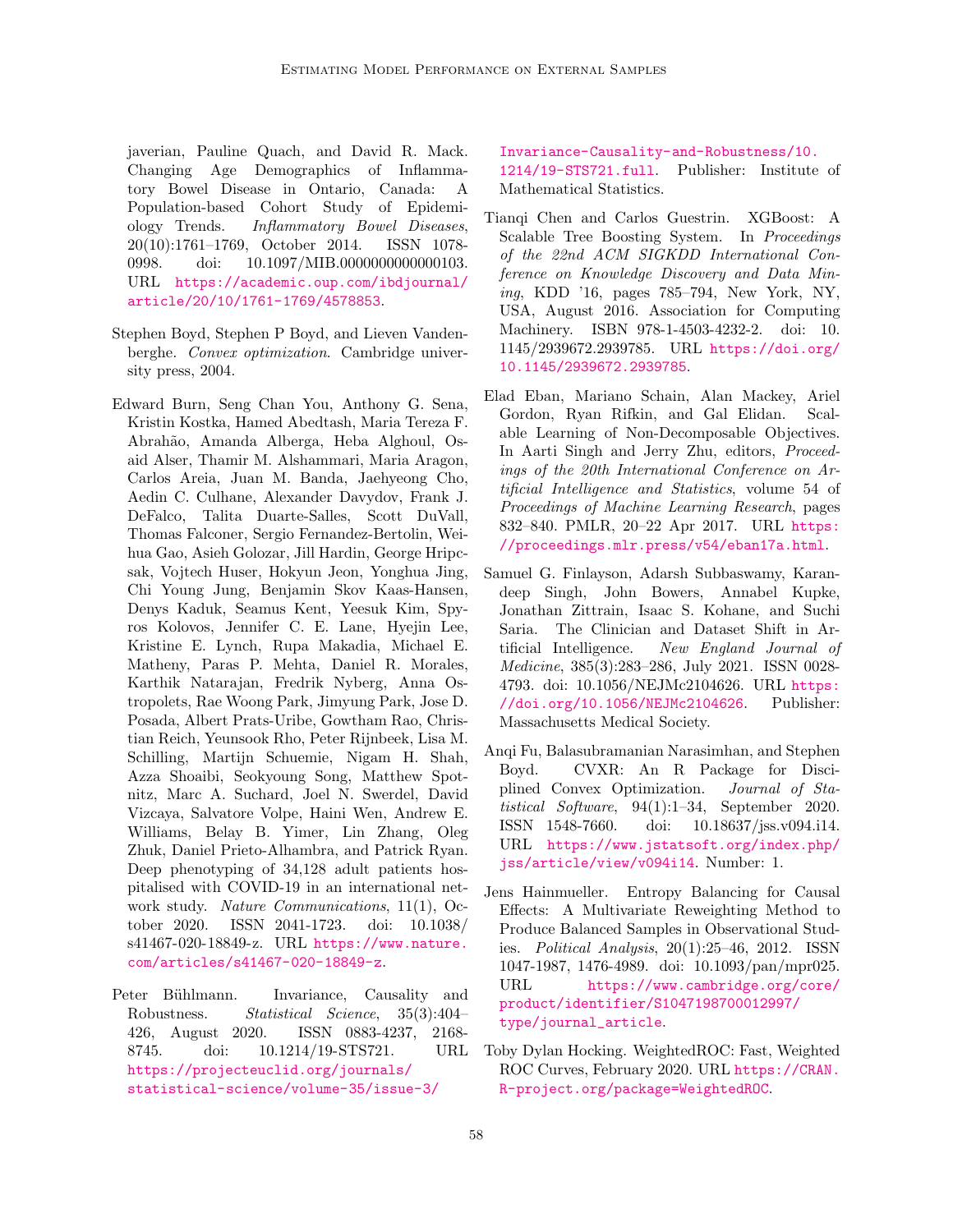- <span id="page-11-5"></span>Graham Kalton and Ismael Flores-Cervantes. Weighting methods. Journal of official statistics, 19(2), 2003.
- <span id="page-11-7"></span>Gilaad G. Kaplan and Joseph W. Windsor. The four epidemiological stages in the global evolution of inflammatory bowel disease. Nature Reviews Gastroenterology & Hepatology,  $18(1)$ :56–66, January 2021. ISSN 1759-5053. doi: 10.1038/ s41575-020-00360-x. URL [https://www.nature.](https://www.nature.com/articles/s41575-020-00360-x) [com/articles/s41575-020-00360-x](https://www.nature.com/articles/s41575-020-00360-x). Number: 1 Publisher: Nature Publishing Group.
- <span id="page-11-8"></span>Jenna L. Koliani-Pace and Corey A. Siegel. Prognosticating the Course of Inflammatory Bowel Disease. Gastrointestinal Endoscopy Clinics of North America, 29(3):395–404, July 2019. ISSN 1052-5157. doi: 10.1016/j.giec.2019.02. 003. URL [https://www.sciencedirect.com/](https://www.sciencedirect.com/science/article/pii/S1052515719300133) [science/article/pii/S1052515719300133](https://www.sciencedirect.com/science/article/pii/S1052515719300133).
- <span id="page-11-0"></span>OHDSI. The Book of OHDSI: Observational Health Data Sciences and Informatics. OHDSI, 2019. ISBN 978-1-08-885519-5. URL [https://books.](https://books.google.co.il/books?id=JxpnzQEACAAJ) [google.co.il/books?id=JxpnzQEACAAJ](https://books.google.co.il/books?id=JxpnzQEACAAJ).
- <span id="page-11-1"></span>Tetsu Ohnuma and Shigehiko Uchino. Prediction models and their external validation studies for mortality of patients with acute kidney injury: a systematic review. PLoS One,  $12(1):e0169341$ , 2017.
- <span id="page-11-3"></span>Martina Recalde, Elena Roel, Andrea Pistillo, Anthony G. Sena, Albert Prats-Uribe, Waheed-Ul-Rahman Ahmed, Heba Alghoul, Thamir M. Alshammari, Osaid Alser, Carlos Areia, Edward Burn, Paula Casajust, Dalia Dawoud, Scott L. Du-Vall, Thomas Falconer, Sergio Fernández-Bertolín, Asieh Golozar, Mengchun Gong, Lana Yin Hui Lai, Jennifer C. E. Lane, Kristine E. Lynch, Michael E. Matheny, Paras P. Mehta, Daniel R. Morales, Karthik Natarjan, Fredrik Nyberg, Jose D. Posada, Christian G. Reich, Peter R. Rijnbeek, Lisa M. Schilling, Karishma Shah, Nigam H. Shah, Vignesh Subbian, Lin Zhang, Hong Zhu, Patrick Ryan, Daniel Prieto-Alhambra, Kristin Kostka, and Talita Duarte-Salles. Characteristics and outcomes of 627 044 COVID-19 patients living with and without obesity in the United States, Spain, and the United Kingdom. International Journal of Obesity, 45(11):2347–2357, November 2021. ISSN 1476-5497. doi: 10.1038/

s41366-021-00893-4. URL [https://www.nature.](https://www.nature.com/articles/s41366-021-00893-4) [com/articles/s41366-021-00893-4](https://www.nature.com/articles/s41366-021-00893-4).

- <span id="page-11-4"></span>Jenna M. Reps, Ross D. Williams, Seng Chan You, Thomas Falconer, Evan Minty, Alison Callahan, Patrick B. Ryan, Rae Woong Park, Hong-Seok Lim, and Peter Rijnbeek. Feasibility and evaluation of a large-scale external validation approach for patient-level prediction in an international data network: validation of models predicting stroke in female patients newly diagnosed with atrial fibrillation. BMC Medical Research Methodology, 20(1): 102, May 2020. ISSN 1471-2288. doi: 10.1186/ s12874-020-00991-3. URL [https://doi.org/10.](https://doi.org/10.1186/s12874-020-00991-3) [1186/s12874-020-00991-3](https://doi.org/10.1186/s12874-020-00991-3).
- <span id="page-11-2"></span>Jenna M. Reps, Chungsoo Kim, Ross D. Williams, Aniek F. Markus, Cynthia Yang, Talita Duarte-Salles, Thomas Falconer, Jitendra Jonnagaddala, Andrew Williams, Sergio Fernández-Bertolín, Scott L. DuVall, Kristin Kostka, Gowtham Rao, Azza Shoaibi, Anna Ostropolets, Matthew E. Spotnitz, Lin Zhang, Paula Casajust, Ewout W. Steyerberg, Fredrik Nyberg, Benjamin Skov Kaas-Hansen, Young Hwa Choi, Daniel Morales, Siaw-Teng Liaw, Maria Tereza Fernandes Abrah˜ao, Carlos Areia, Michael E. Matheny, Kristine E. Lynch, María Aragón, Rae Woong Park, George Hripcsak, Christian G. Reich, Marc A. Suchard, Seng Chan You, Patrick B. Ryan, Daniel Prieto-Alhambra, and Peter R. Rijnbeek. Implementation of the COVID-19 Vulnerability Index Across an International Network of Health Care Data Sets: Collaborative External Validation Study. JMIR Medical Informatics, 9(4):e21547, April 2021. doi: 10.2196/21547. URL [https://medinform.jmir.](https://medinform.jmir.org/2021/4/e21547) [org/2021/4/e21547](https://medinform.jmir.org/2021/4/e21547).
- <span id="page-11-6"></span>Dominik Rothenhäusler, Nicolai Meinshausen, Peter Bühlmann, and Jonas Peters. Anchor regression: Heterogeneous data meet causality. Journal of the Royal Statistical Society: Series B (Statistical Methodology), 83(2):215–246, 2021. ISSN 1467-9868. doi: 10.1111/rssb. 12398. URL [https://onlinelibrary.wiley.](https://onlinelibrary.wiley.com/doi/abs/10.1111/rssb.12398) [com/doi/abs/10.1111/rssb.12398](https://onlinelibrary.wiley.com/doi/abs/10.1111/rssb.12398).
- <span id="page-11-9"></span>Marios Sagris, Emmanouil P. Vardas, Panagiotis Theofilis, Alexios S. Antonopoulos, Evangelos Oikonomou, and Dimitris Tousoulis. Atrial Fibrillation: Pathogenesis, Predisposing Factors, and Genetics. International Journal of Molecular Sciences, 23(1):6, December 2021. ISSN 1422-0067.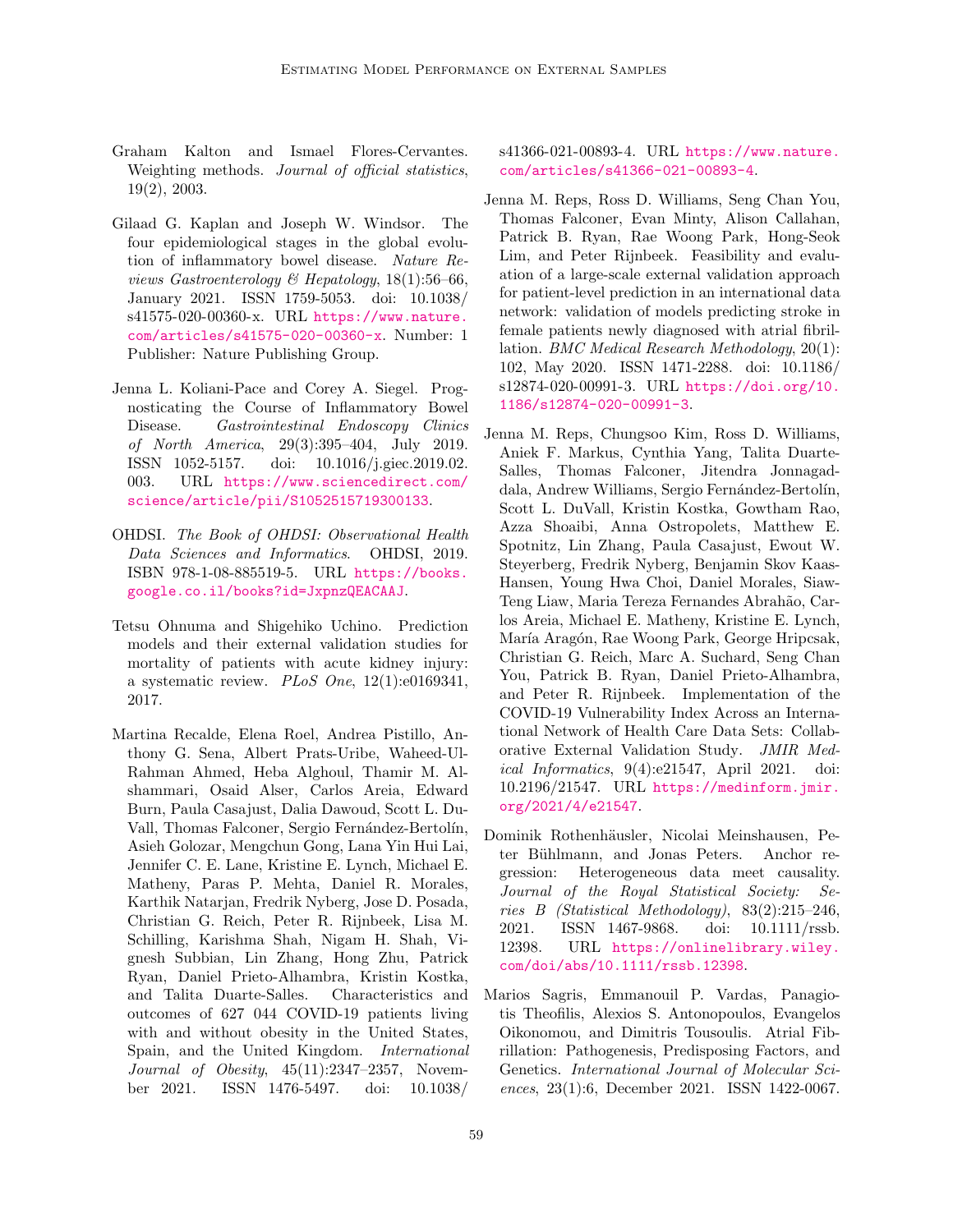doi: 10.3390/ijms23010006. URL [https://www.](https://www.ncbi.nlm.nih.gov/pmc/articles/PMC8744894/) [ncbi.nlm.nih.gov/pmc/articles/PMC8744894/](https://www.ncbi.nlm.nih.gov/pmc/articles/PMC8744894/).

- <span id="page-12-7"></span>Daniel E. Singer, Yuchiao Chang, Leila H. Borowsky, Margaret C. Fang, Niela K. Pomernacki, Natalia Udaltsova, Kristi Reynolds, and Alan S. Go. A new risk scheme to predict ischemic stroke and other thromboembolism in atrial fibrillation: the ATRIA study stroke risk score. Journal of the American Heart Association, 2(3):e000250, June 2013. ISSN 2047-9980. doi: 10.1161/JAHA.113.000250.
- <span id="page-12-0"></span>Ewout W. Steyerberg and Frank E. Harrell. Prediction models need appropriate internal, internal-external, and external validation. Journal of clinical epidemiology, 69:245–247, 2016. ISSN 0895-4356. doi: 10.1016/j.jclinepi.2015.04. 005. URL [https://www.ncbi.nlm.nih.gov/pmc/](https://www.ncbi.nlm.nih.gov/pmc/articles/PMC5578404/) [articles/PMC5578404/](https://www.ncbi.nlm.nih.gov/pmc/articles/PMC5578404/).
- <span id="page-12-4"></span>Adam J. Streeter, Nan Xuan Lin, Louise Crathorne, Marcela Haasova, Christopher Hyde, David Melzer, and William E. Henley. Adjusting for unmeasured confounding in nonrandomized longitudinal studies: a methodological review. Journal of Clinical Epidemiology, 87:23–34, 2017. ISSN 0895-4356. doi: 10.1016/j.jclinepi.2017. 04.022. URL [https://www.sciencedirect.com/](https://www.sciencedirect.com/science/article/pii/S0895435616303341) [science/article/pii/S0895435616303341](https://www.sciencedirect.com/science/article/pii/S0895435616303341).
- <span id="page-12-2"></span>Adarsh Subbaswamy, Peter Schulam, and Suchi Saria. Preventing Failures Due to Dataset Shift: Learning Predictive Models That Transport. In Proceedings of the Twenty-Second International Conference on Artificial Intelligence and Statistics, pages 3118–3127. PMLR, April 2019. URL [https://proceedings.mlr.press/](https://proceedings.mlr.press/v89/subbaswamy19a.html) [v89/subbaswamy19a.html](https://proceedings.mlr.press/v89/subbaswamy19a.html). ISSN: 2640-3498.
- <span id="page-12-3"></span>Adarsh Subbaswamy, Roy Adams, and Suchi Saria. Evaluating Model Robustness and Stability to Dataset Shift. In Arindam Banerjee and Kenji Fukumizu, editors, Proceedings of The 24th International Conference on Artificial Intelligence and Statistics, volume 130 of Proceedings of Machine Learning Research, pages 2611–2619. PMLR, 13– 15 Apr 2021. URL [https://proceedings.mlr.](https://proceedings.mlr.press/v130/subbaswamy21a.html) [press/v130/subbaswamy21a.html](https://proceedings.mlr.press/v130/subbaswamy21a.html).
- <span id="page-12-8"></span>Hendrika A. van den Ham, Olaf H. Klungel, Daniel E. Singer, Hubert G. M. Leufkens, and Tjeerd P. van Staa. Comparative Performance of ATRIA, CHADS2, and CHA2DS2-VASc Risk Scores Predicting Stroke in Patients With Atrial Fibrillation: confidence may decrease.

Results From a National Primary Care Database. Journal of the American College of Cardiology, 66 (17):1851–1859, October 2015. ISSN 1558-3597. doi: 10.1016/j.jacc.2015.08.033.

- <span id="page-12-9"></span>Yoav Wald, Amir Feder, Daniel Greenfeld, and Uri Shalit. On Calibration and Out-of-domain Generalization.  $arXiv:2102.10395$  [cs], January 2022. URL <http://arxiv.org/abs/2102.10395>. arXiv: 2102.10395.
- <span id="page-12-6"></span>Joseph W. Windsor and Gilaad G. Kaplan. Evolving Epidemiology of IBD. Current Gastroenterology Reports, 21(8):40, July 2019. ISSN 1534-312X. doi: 10.1007/s11894-019-0705-6.
- <span id="page-12-1"></span>Andrew Wong, Erkin Otles, John P. Donnelly, Andrew Krumm, Jeffrey McCullough, Olivia DeTroyer-Cooley, Justin Pestrue, Marie Phillips, Judy Konye, Carleen Penoza, Muhammad Ghous, and Karandeep Singh. External Validation of a Widely Implemented Proprietary Sepsis Prediction Model in Hospitalized Patients. JAMA Internal Medicine, 181(8):1065–1070, August 2021. ISSN 2168-6106. doi: 10.1001/jamainternmed. 2021.2626. URL [https://doi.org/10.1001/](https://doi.org/10.1001/jamainternmed.2021.2626) [jamainternmed.2021.2626](https://doi.org/10.1001/jamainternmed.2021.2626).

# <span id="page-12-5"></span>Appendix A. Model-dependent optimization scheme

An upper bound of a model  $m$ 's weighted loss  $l$ , up to a finite sample error, can be derived as follows:

$$
\max_{\boldsymbol{w}\in\mathcal{W}(\boldsymbol{\mu},\boldsymbol{Z})}\sum_i w_i \cdot l(m(x_i), y_i).
$$

The tightness of the bound may depend on the number of expectations we consider. Furthermore, as  $z$ , and consequently  $\mu$ , may not represent all interfeature dependencies existing in the data, an additional constraint may yield improved estimations:

$$
\max_{\boldsymbol{w}\in\mathcal{W}(\boldsymbol{\mu},\boldsymbol{Z})}\sum_{i}w_i\cdot l(m(x_i),y_i)-\lambda D_f(\boldsymbol{w}\|\boldsymbol{1}/n). \quad (4)
$$

As we increase  $\lambda$ , the bound may become tighter but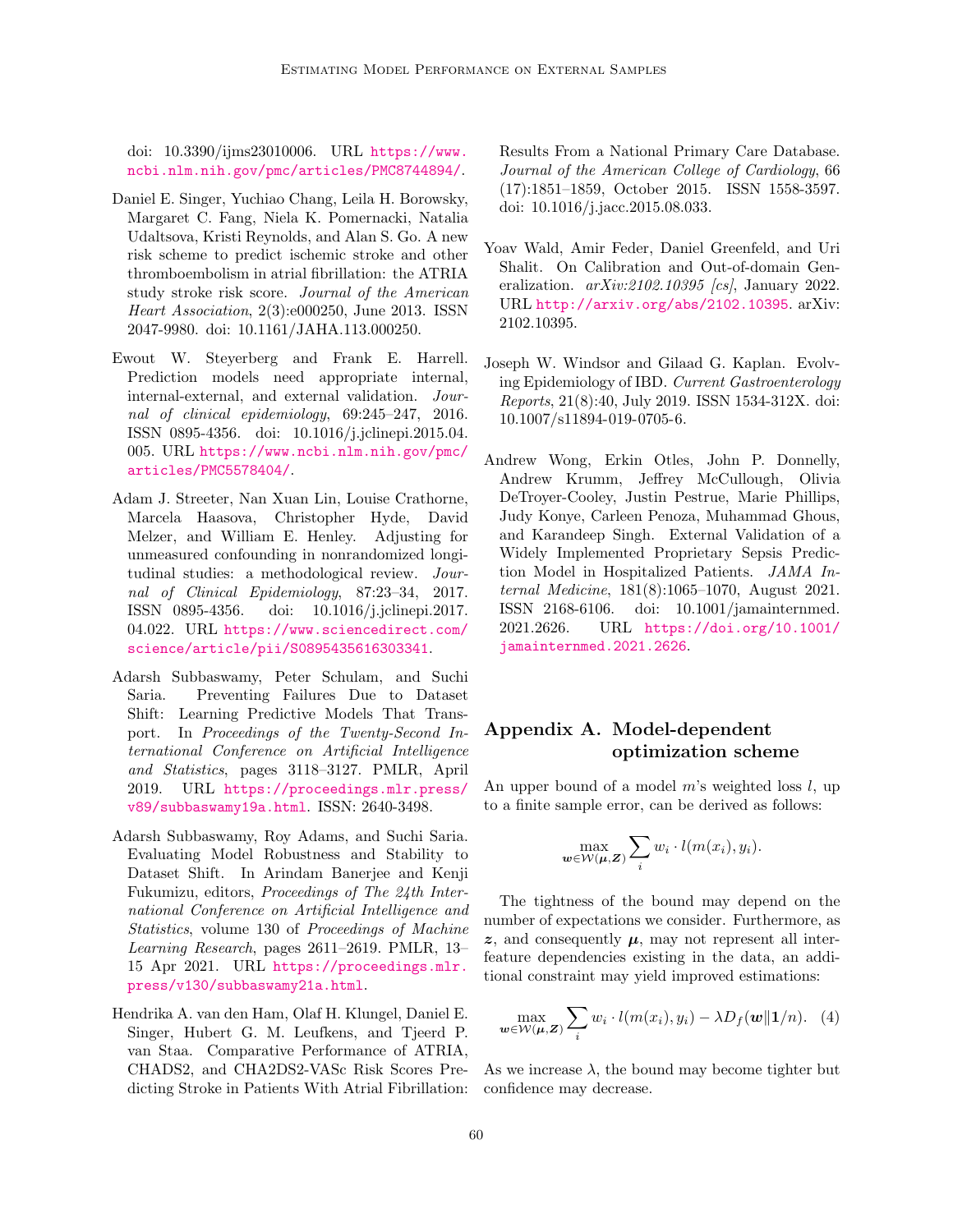# <span id="page-13-0"></span>Appendix B. Model-independent dual optimization problem

Recall that optimization Problem [\(2\)](#page-2-0) is defined as follows:

$$
\begin{array}{ll}\text{minimize}_{w} & -\mathcal{H}(w) \\ \text{such that} & \mathbf{Z}^{\top}w = \boldsymbol{\mu}, \mathbf{1}^{\top}w = 1 \end{array} \tag{5}
$$

where  $w \geq 0$ . Denoting

$$
C = \left[ \begin{array}{c} \mathbf{Z}^{\top} \\ \mathbf{1}^{\top} \end{array} \right], \quad \mathbf{d} = \left[ \begin{array}{c} \boldsymbol{\mu} \\ 1 \end{array} \right], \tag{6}
$$

Problem [\(2\)](#page-2-0) becomes:

$$
\begin{array}{ll}\text{minimize}_{w} & -\mathcal{H}(w) \\ \text{such that} & \mathbf{C}^{\top}w = \mathbf{d} \end{array} \tag{7}
$$

Following Equation 5.11 in [Boyd et al.](#page-10-8) [\(2004\)](#page-10-8) the dual function is:

$$
g(\pmb{\nu}) = -\pmb{d}^\top \pmb{\nu} - (-\mathcal{H})^*(-\pmb{C}^\top \pmb{\nu})
$$

where  $(-\mathcal{H})^*$  is the conjugate of the negative-entropy function [\(Boyd et al.](#page-10-8) [\(2004\)](#page-10-8), p. 222):

$$
(-\mathcal{H})^*(\mathbf{y}) = \sum_{i=1}^n e^{y_i - 1}
$$

Therefore,

$$
g(\nu) = -(\mu, 1)^{\top} \nu - e^{-1} \sum_{i=1}^{n} e^{-(\mathbf{z}_i, 1)\nu}
$$

The Lagrangian of the primal problem is:

$$
L(\boldsymbol{w}; \boldsymbol{\nu}) = \sum_{i} w_i \log w_i + \boldsymbol{\nu}^\top (\boldsymbol{C}\boldsymbol{w} - \boldsymbol{d}) \qquad (8)
$$

Let  $\nu^*$  be the optimal solution of  $\max_{\nu} g(\nu)$ . Then, following Section 5.5.3 of [Boyd et al.](#page-10-8) [\(2004\)](#page-10-8), the solution of the primal problem minimizes the Lagrangian at  $\nu^*$ :

$$
\frac{\partial L(\mathbf{w}; \mathbf{v}^*)}{\partial w_i} = \log w_i + 1 + (\mathbf{z}_i, 1) \mathbf{v}^* = 0
$$

giving

$$
w_i = e^{-1 - (\boldsymbol{z}_i, 1)\boldsymbol{\nu}^*}
$$

This result shows that the optimal weights are normalized exponents of a linear function of the data points.

.